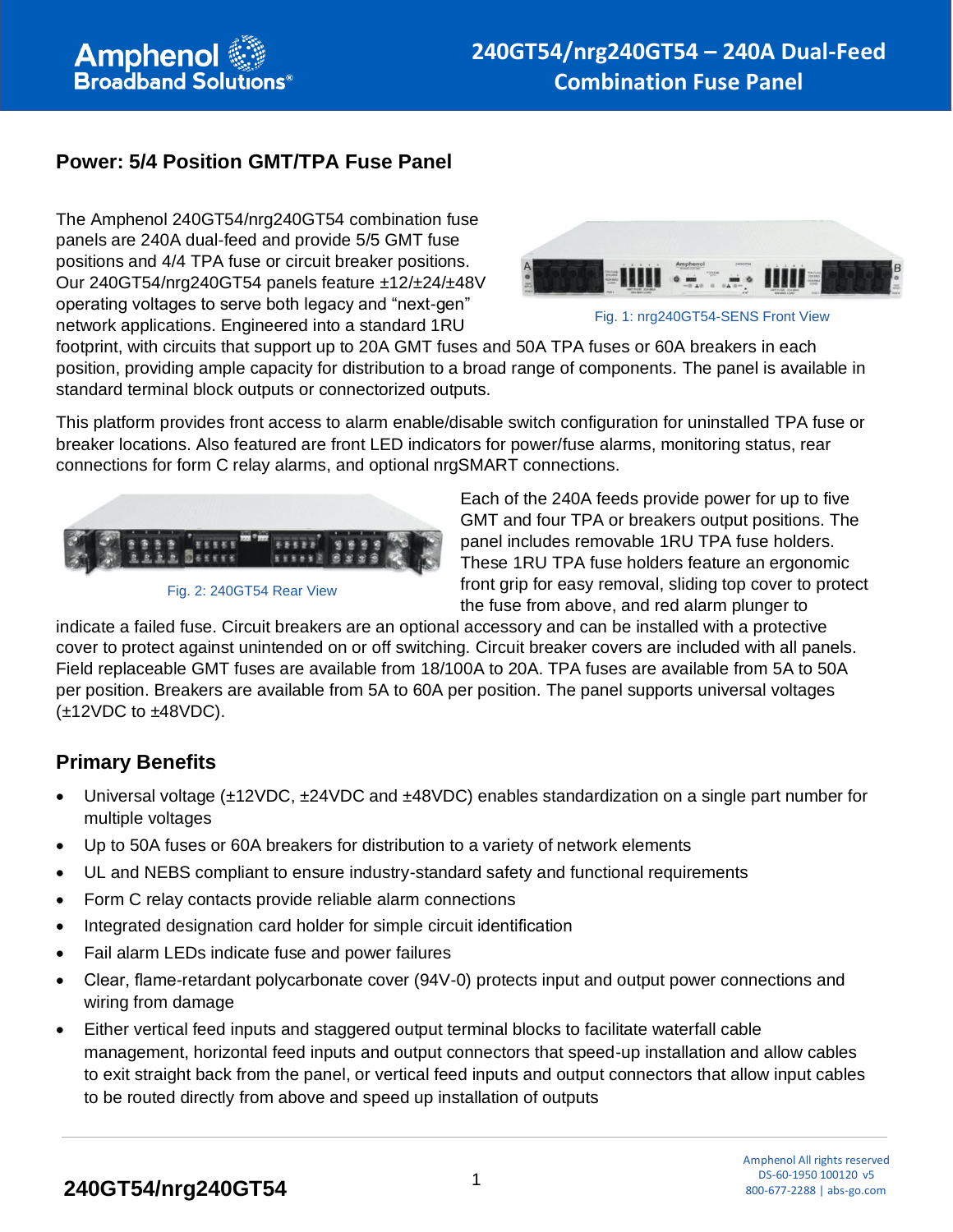- Optional Individual Circuit Monitoring provides high accuracy, 100% passive monitoring
- Collect voltage and current for both feed and output circuit
- Collect temperature using optional nrgTEMP probes

#### **Applications**

- **Wireless**
- Central office
- Co-location
- Remote sites
- Secondary distribution





Fig. 3: 240GT54-C Rear View

# **Ordering Information**

| <b>GMT/TPA Combination Fuse Panel</b>                                                          | <b>Part Number</b> |
|------------------------------------------------------------------------------------------------|--------------------|
| 240A Dual-Feed, 5/4 Panel, Vertical Inputs, Output Terminal Blocks                             | 240GT54            |
| 240A Dual-Feed, 5/4 Panel, Horizontal Inputs, Connectorized Outputs (Connectors purchased      | 240GT54-C          |
| separately)                                                                                    |                    |
| 240A Dual-Feed, 5/4 Panel, Vertical Inputs, Connectorized Outputs (Tie Bar and Connectors      | 240GT54-SC         |
| purchased separately)                                                                          |                    |
| nrgSMART Circuit Monitoring, Controller, 240A Dual-Feed, 5/4 Panel, Vertical Inputs, Output    | nrg240GT54-CTRL    |
| Terminal Blocks                                                                                |                    |
| nrgSMART Circuit Monitoring, Sensor, 240A Dual-Feed, 5/4 Panel, Vertical Inputs, Output        | nrg240GT54-SENS    |
| Terminal Blocks                                                                                |                    |
| nrgSMART Circuit Monitoring, Controller, 240A Dual-Feed, 5/4 Panel, Horizontal Inputs,         | nrg240GT54-CTRL-C  |
| Connectorized Outputs (Connectors purchased separately)                                        |                    |
| nrgSMART Circuit Monitoring, Sensor, 240A Dual-Feed, 5/4 Panel, Horizontal Inputs,             | nrg240GT54-SENS-C  |
| Connectorized Outputs (Connectors purchased separately)                                        |                    |
| nrgSMART Circuit Monitoring, Controller, 240A Dual-Feed, 5/4 Panel, Vertical Inputs,           | nrg240GT54-CTRL-SC |
| Connectorized Outputs (Tie Bar and Connectors purchased separately)                            |                    |
| nrgSMART Circuit Monitoring, Sensor, 240A Dual-Feed, 5/4 Panel, Vertical Inputs, Connectorized | nrg240GT54-SENS-SC |
| Outputs (Tie Bar and Connectors purchased separately)                                          |                    |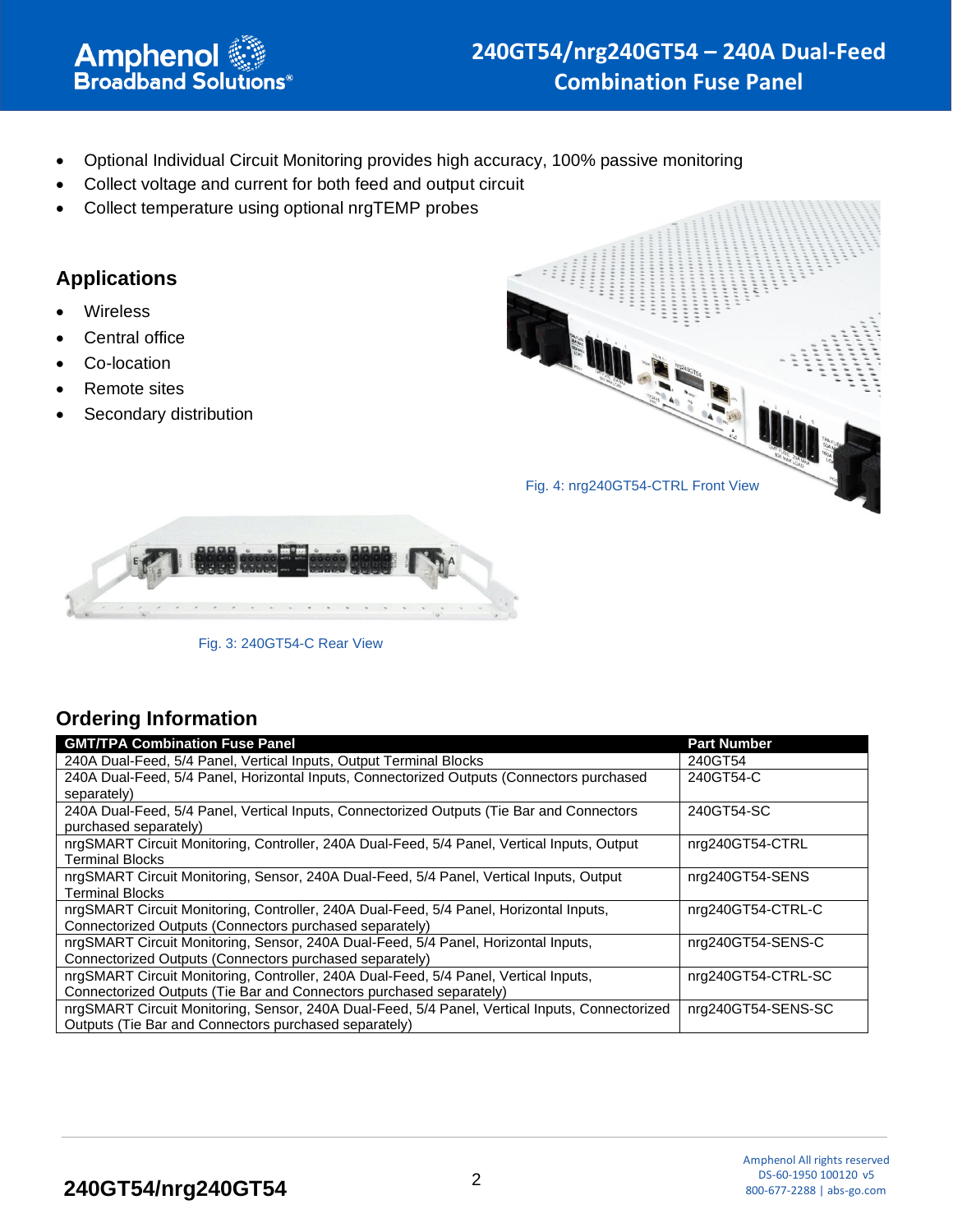







Stud Input/Lug Output Connectorized/Horizontal Input "-C" Connectorized/Stud Input "-SC"



| <b>Accessories (Purchased Separately)</b>                                                       | <b>Part Number</b> |  |
|-------------------------------------------------------------------------------------------------|--------------------|--|
| Blanking Cover: Single, Covers unused fuse holder positions                                     | 150203+03          |  |
| 1RU Circuit Breaker Puller                                                                      | 307491             |  |
| 4 Post Mounting Bracket Kit: 22"-36" Brackets, Mounting Hardware (requires Tie Bar, -C Versions | 307622             |  |
| only)                                                                                           |                    |  |
| Tie Bar Kit: Connectorized, Rear Mount Tie Bar, Mounting Hardware                               | 307661             |  |
| (-SC Versions only)                                                                             |                    |  |
| nrgSMART Temperature Sensor, ACC, 6ft                                                           | nrgTemp            |  |
| <b>Replacement Components</b>                                                                   | <b>Part Number</b> |  |
| Replaceable Alarm Card                                                                          | 307608             |  |
| Replaceable Alarm Card, nrgSMART                                                                | 307710             |  |
| Replaceable Controller Card, nrgSMART                                                           | 400822             |  |
| Replaceable Sensor Card, nrgSMART                                                               | 307607             |  |
| 1RU TPA Fuse Holder                                                                             | 307492             |  |
| Dummy GMT fuse                                                                                  | 132748             |  |
| Breaker Cover Kit: Slimline, Cover, Hardware                                                    | 307689             |  |
| 19" Mounting Bracket Kit: 2x 19" Brackets, Mounting Hardware                                    | PMTG19             |  |
| 23" Mounting Bracket Kit: 2x 23" Brackets, Mounting Hardware                                    | PMTG23             |  |
| <b>Connectors (Purchased Separately)</b>                                                        | <b>Part Number</b> |  |
| P40 Connector Kit: TPA, 8-6 AWG, Plug, Retainer, 2x Contacts                                    | 150326             |  |
| P40 Connector Kit: TPA, 12-10 AWG, Plug, Retainer, 2x Contacts                                  | 150325             |  |
| P40 Replaceable Contact: TPA, 8-6 AWG, Single Contact                                           | 150333             |  |
| P40 Replaceable Contact: TPA, 12-10 AWG, Single Contact                                         | 150334             |  |
| P24 Connector Kit: GMT, 12-10 AWG, Plug, Retainer, 2x Contacts                                  | 150336             |  |
| P24 Connector Kit: GMT, 14-12 AWG, Plug, Retainer, 2x Contacts                                  | 150342             |  |
| P24 Replaceable Contact: GMT, 12-10 AWG, Single Contact                                         | 150343             |  |
| P24 Replaceable Contact: GMT, 14-12 AWG, Single Contact                                         | 150344             |  |
| Crimp Tool: 14-6 AWG, Daniels, M300BT                                                           | 150793             |  |
| Crimp Tool Locator: Universal, Daniels, UH2-5                                                   | 150794             |  |
| Contact Removal Tool: P40 Connector                                                             | 150797             |  |
| <b>GMT Fuses</b>                                                                                | <b>Part Number</b> |  |
| 18/100A                                                                                         | 130781             |  |
| 1/4A                                                                                            | 100151             |  |
| 1/2A                                                                                            | 004001             |  |
| 3/4A                                                                                            | 004008             |  |
| 1A                                                                                              | 100991             |  |
| $1-1/3A$                                                                                        | 004006             |  |
| $1-1/2A$                                                                                        | 004011             |  |
| 2A                                                                                              | 004002             |  |
| $2-1/2A$                                                                                        | 130783             |  |
| 3A                                                                                              | 004012             |  |
| $3-1/2A$                                                                                        | 130782             |  |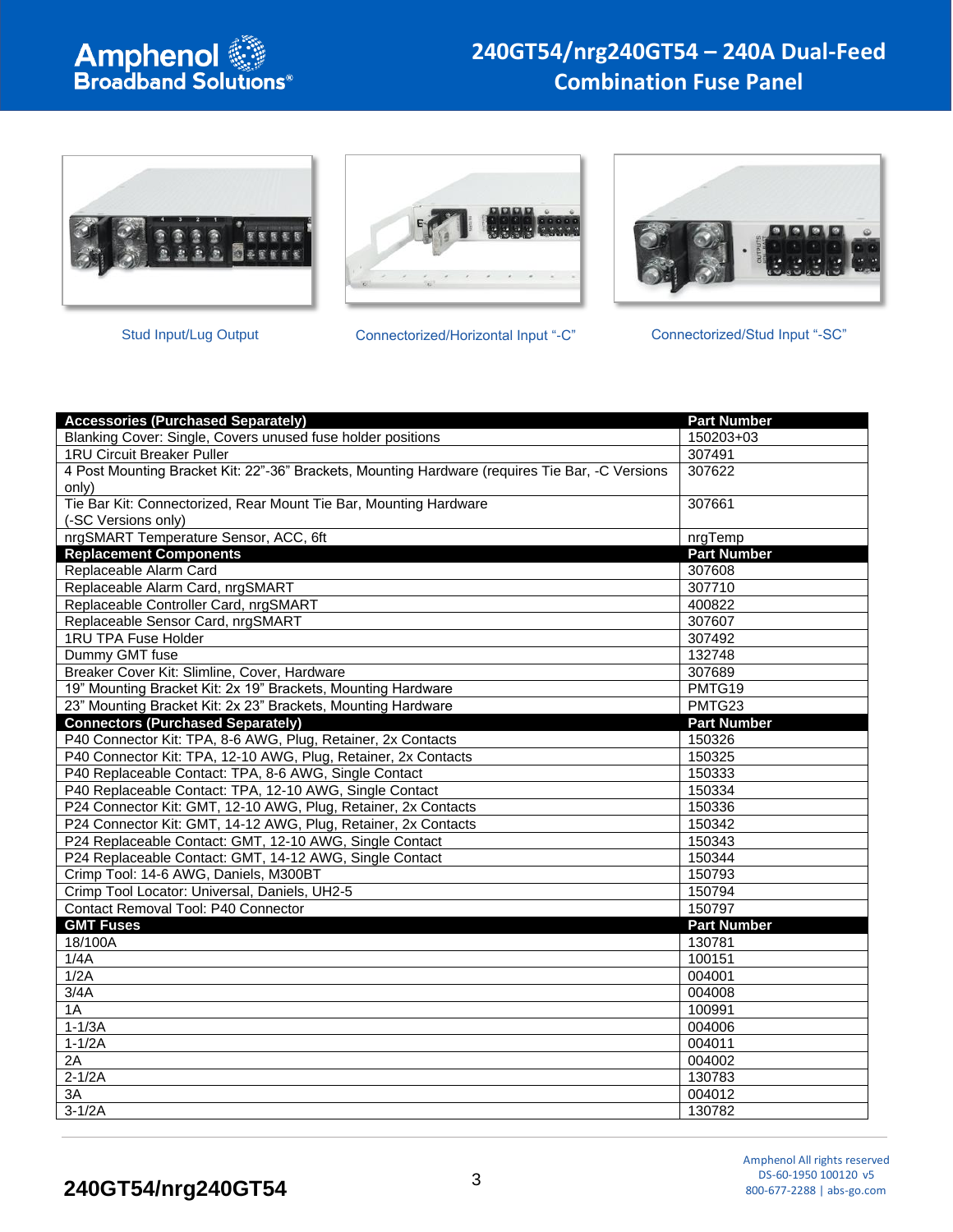| 4A                                        | 004013             |
|-------------------------------------------|--------------------|
| 5A                                        | 004014             |
| $7-1/2A$                                  | 004010             |
| 10A                                       | 004015             |
| 12A                                       | 102287             |
| 15A                                       | 102288             |
| 20A                                       | 127240             |
| 20A with cover                            | 131340             |
| <b>TPA Fuses</b>                          | <b>Part Number</b> |
| 5A, 170VDC                                | 124818             |
| 10A, 170VDC                               | 124819             |
| 15A, 170VDC                               | 124820             |
| 20A, 170VDC                               | 124821             |
| 25A, 170VDC                               | 125244             |
| 30A, 170VDC                               | 122734             |
| 40A, 170VDC                               | 122738             |
| 50A, 170VDC                               | 122739             |
| <b>Circuit Breakers</b>                   | <b>Part Number</b> |
| 5A, standard delay, UL489, without cover  | 149710             |
| 10A, standard delay, UL489, without cover | 149711             |
| 15A, standard delay, UL489, without cover | 149712             |
| 20A, standard delay, UL489, without cover | 149713             |
| 25A, standard delay, UL489, without cover | 149714             |
| 30A, standard delay, UL489, without cover | 149715             |
| 40A, standard delay, UL489, without cover | 149716             |
| 50A, standard delay, UL489, without cover | 149718             |
| 60A, standard delay, UL489, without cover | 149719             |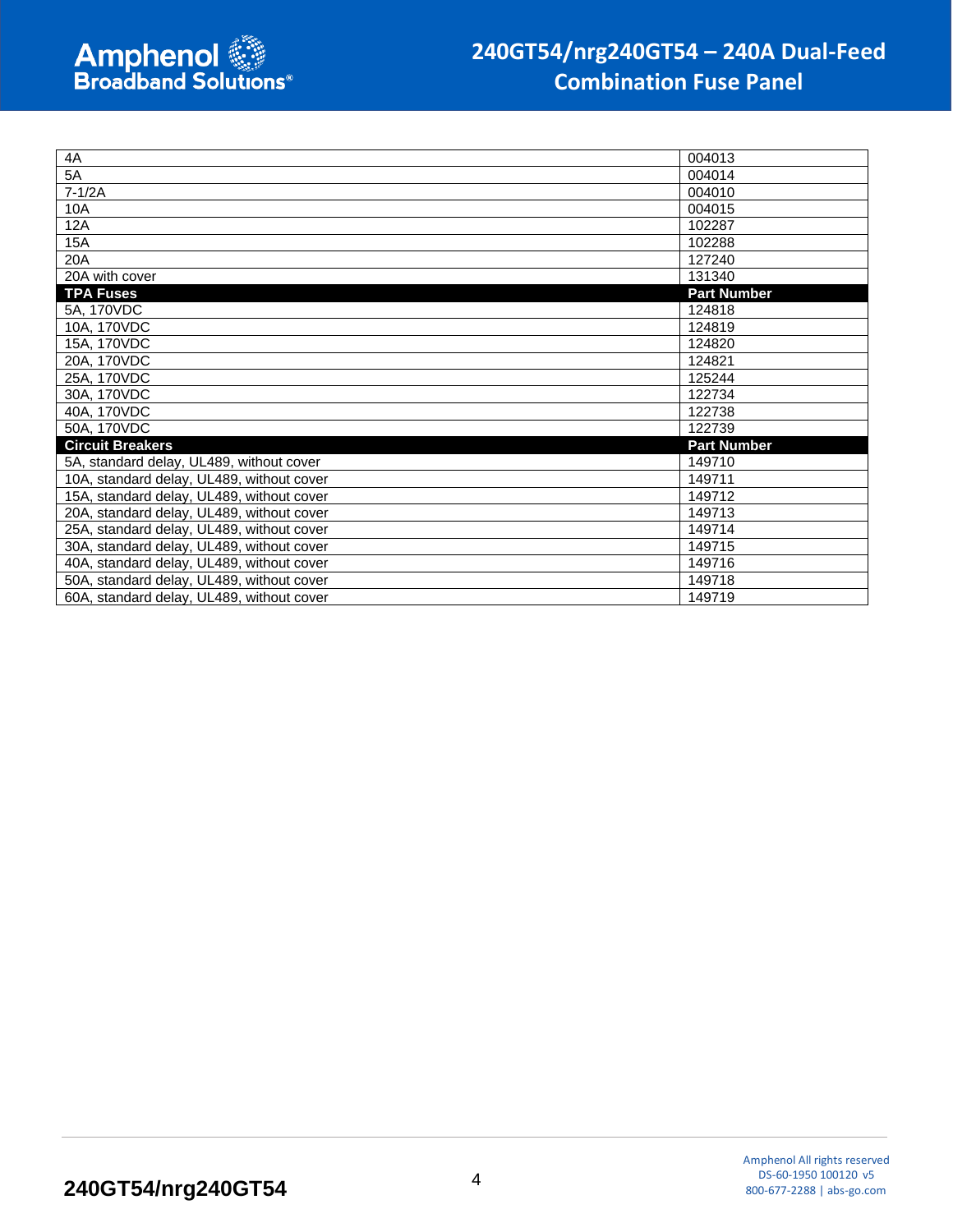## **Specifications**

| <b>Inputs</b><br><b>Specifications</b>                                                                                                                  |  |
|---------------------------------------------------------------------------------------------------------------------------------------------------------|--|
| ±12VDC, ±24VDC and ±48VDC<br>Voltage range (nominal voltage)                                                                                            |  |
| 240A @ 45°C per panel (De-rated to 160A @ 65°C)<br>Max. input load rating                                                                               |  |
| Short circuit withstand rating<br>5000A                                                                                                                 |  |
| Nominal power loss at full load<br>Less than 45W per side @11,520W full load per side (240A x 48V);                                                     |  |
| 240A @ 45°C per panel                                                                                                                                   |  |
| Less than 0.5%<br>Percentage of full power dissipation at nominal voltage                                                                               |  |
| Max. input interrupt device<br>125% of panel rating (for 240A rated feeds)                                                                              |  |
| Two pairs of $\frac{3}{8}$ -16 studs on 1" centers per terminal [max. lug width of<br>Optional (Standard and -SC versions): Vertical input              |  |
| 1.15" (29.2 mm)]. Torque nut (using $9/16$ " or 15 mm socket) to 150 in/lb.<br>terminal studs (with Keps nuts and flat washers) for                     |  |
| dual-hole compression lugs<br>(~17 N•m), max.                                                                                                           |  |
| Two pairs of $\frac{3}{8}$ " holes on $\frac{5}{8}$ "-1" centers per terminal [max. lug width of<br>Optional (-C Versions): Horizontal input terminal   |  |
| 1.5" (38.1 mm)]. Torque bolt and nut (using $\frac{9}{16}$ " or 15 mm sockets) to<br>landings (with Keps nuts, flat washers, and bolts) for             |  |
| dual-hole compression lugs<br>150 in/lb. (~17 N•m), max.                                                                                                |  |
| 2/0 AWG to 350 MCM<br>Input wire size                                                                                                                   |  |
| Grounding<br><b>Specifications</b>                                                                                                                      |  |
| Three sets of $\frac{1}{4}$ -20 threaded holes on $\frac{5}{8}$ " centers. [max. lug width of<br>Earth GND terminal bolts (with spring washers and flat |  |
| .50" (12.7 mm)]. Torque bolts (using $7/16$ " or 12 mm socket) to 50 in/lb.<br>washers) for dual-hole compression lug                                   |  |
| (5.5 N•m), max.                                                                                                                                         |  |
| #14 AWG to #4 AWG<br>Ground wire size                                                                                                                   |  |
| <b>Outputs</b><br><b>Specifications</b>                                                                                                                 |  |
| Output fuse<br>20A GMT fuse                                                                                                                             |  |
| 50A TPA fuse                                                                                                                                            |  |
| 60A circuit breaker                                                                                                                                     |  |
| Output load<br>16A continuous GMT fuse                                                                                                                  |  |
| 40A continuous TPA fuse                                                                                                                                 |  |
| 48A continuous circuit breaker                                                                                                                          |  |
| Minimum short circuit interrupt rating<br>5000A                                                                                                         |  |
| Optional (Standard Versions): Terminal blocks, single-<br>10, #6-32 screws [max. lug width of .32" (8.1)]. Torque screw to 8 in/lb.                     |  |
| hole compression lugs<br>(.9 N·m), max. GMT fuse<br>8, #10-32 screws [max. lug width of .50" (12.7)]. Torque screw to 20                                |  |
| in/lb. (2.3 N•m), max. TPA fuse or circuit breaker                                                                                                      |  |
| #22 AWG to #6 AWG, GMT fuse<br>Optional (Standard Versions): Output wire size, single-                                                                  |  |
| #14 AWG to #4 AWG, TPA fuse or circuit breaker<br>hole compression lug                                                                                  |  |
| Optional (-C and -SC Versions): Connectors<br>10, P24 connector plugs, latching, safe touch, GMT fuse                                                   |  |
| 8, P40 connector plugs, latching, safe touch, TPA fuse or circuit<br>(purchased separately)                                                             |  |
| breaker                                                                                                                                                 |  |
| Optional (-C and -SC Versions): Output wire size,<br>#14 AWG to #10 AWG, GMT fuse                                                                       |  |
| #12 AWG to #6 AWG, TPA fuse or circuit breaker<br>connectors                                                                                            |  |
| <b>GMT</b> fuses<br>Cooper Bussmann and Littelfuse                                                                                                      |  |
| <b>TPA</b> fuses<br>Cooper Bussmann                                                                                                                     |  |
| Circuit breaker<br><b>AIRPAX 1U Series</b>                                                                                                              |  |
| <b>Alarms</b><br><b>Specifications</b>                                                                                                                  |  |
| 2A @ 30 VDC; 0.6A @ 60 VDC<br>Alarm relay contacts                                                                                                      |  |
| @12V: 18mA (0.22W) @24V: 20mA (0.48W); @48V: 30mA (1.44W)<br>Max. alarm card power rating                                                               |  |
| #24 AWG, typical (#26 to #20 AWG)<br>Alarm wire size                                                                                                    |  |
| Wire wrap or mates with TE Connectivity 3-640428-3<br>Terminals                                                                                         |  |